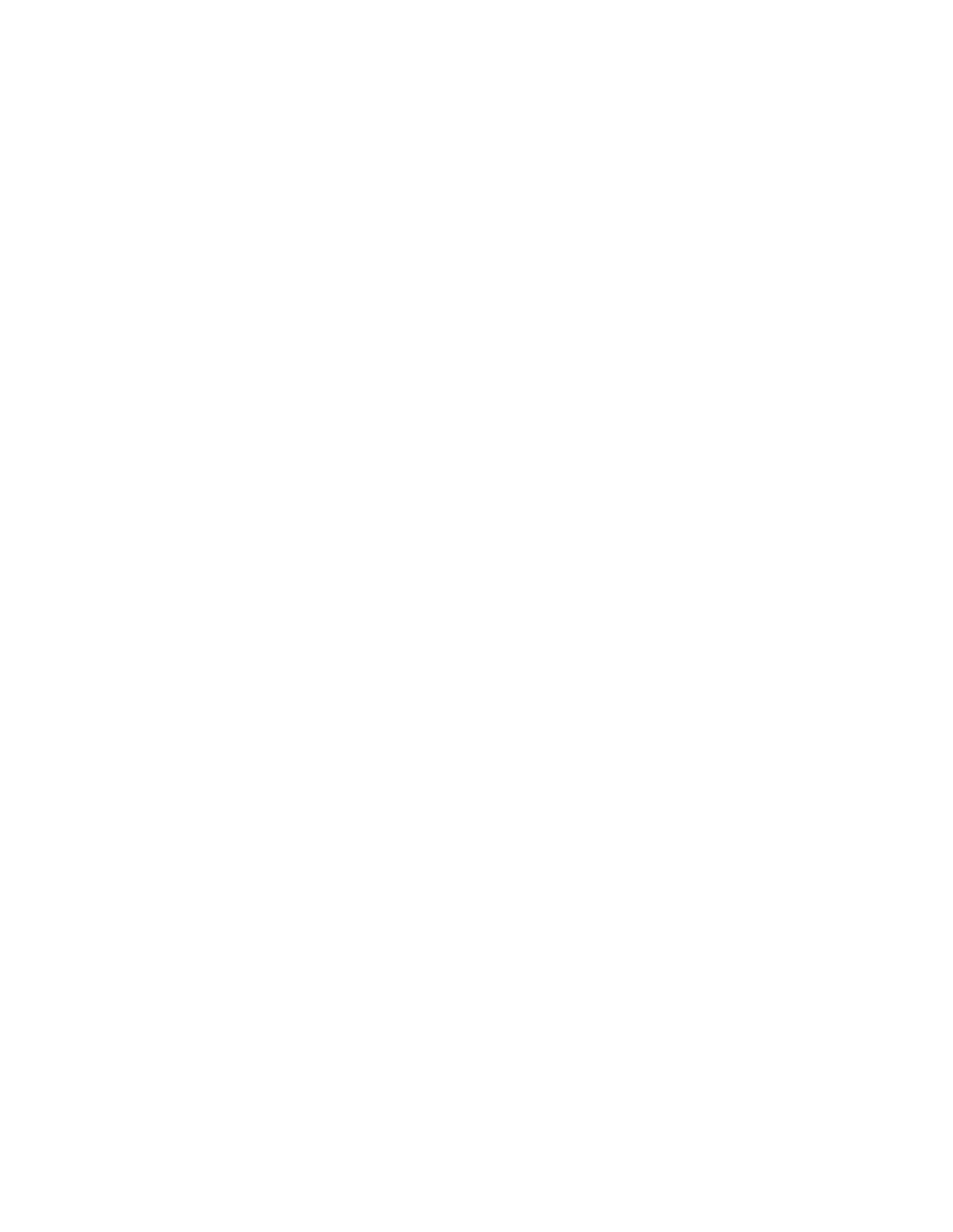## **Contents**

| A.                 |        |
|--------------------|--------|
|                    |        |
|                    |        |
|                    |        |
|                    |        |
| Β.                 |        |
|                    |        |
|                    |        |
| C.                 |        |
|                    |        |
|                    |        |
|                    |        |
|                    |        |
|                    |        |
| D.                 |        |
| Ε.                 |        |
| Annex 1            |        |
| Annex <sub>2</sub> |        |
| Annex <sub>3</sub> |        |
|                    |        |
|                    | Rail   |
|                    | Marine |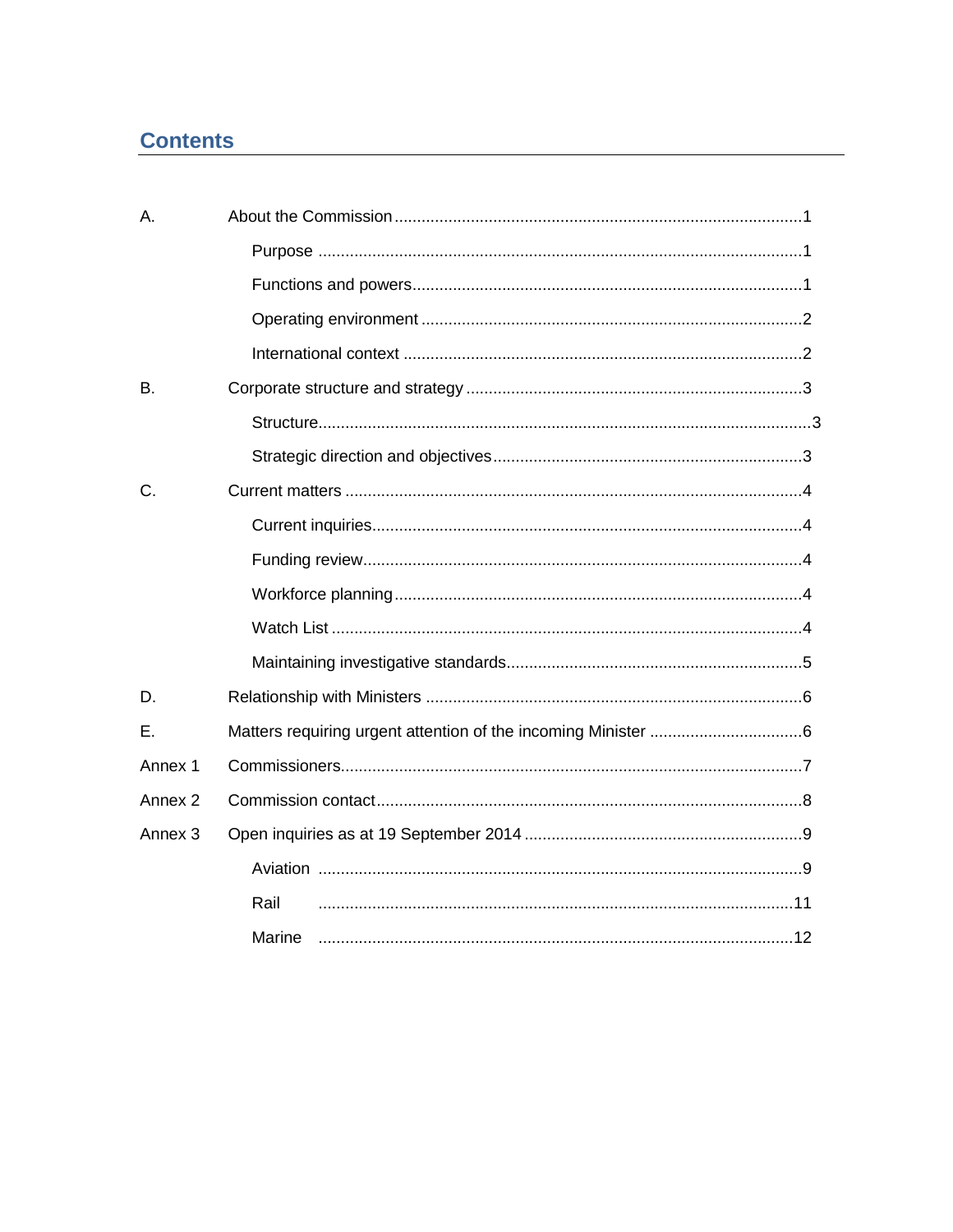# <span id="page-4-0"></span>**A. About the Commission**

#### <span id="page-4-1"></span>**Purpose**

The Transport Accident Investigation Commission (the Commission) is a standing commission of inquiry. Its mandate is to undertake independent investigations into certain accidents and incidents in air, rail and maritime transport, and to report its findings and recommendations.

The Commission's enabling legislation is the Transport Accident Investigation Commission Act 1990 (the Act). The Commission was established to achieve greater compliance by New Zealand with the Convention on International Civil Aviation (*ICAO Convention*), particularly Annex 13 which relates to safety focused accident investigations. It was given the power to inquire into rail accidents in 1992, and three years later its mandate was further extended to inquire into maritime accidents to support New Zealand's obligations as a member of the International Maritime Organisation and the International Convention for the Safety of Life at Sea (SOLAS). The International Maritime Organisation developed a Maritime Casualty Investigation Code, which requires maritime accidents and incidents to be investigated by an independent investigative agency for the purpose of preventing further accidents and incidents rather than for apportioning blame or liability.

The Act prescribes the Commission's purpose, which is 'to determine the circumstances and causes of accidents and incidents with a view to avoiding similar occurrences in the future, rather than to ascribe blame to any person'<sup>1</sup>.

#### <span id="page-4-2"></span>**Functions and powers**

<span id="page-4-3"></span> $\overline{a}$ 

As described in Part One of the Transport Sector briefing, the Commission's principal function is to investigate aviation, rail and maritime accidents and incidents<sup>2</sup>. To that end, it must in the case of each accident and incident:

- decide whether to investigate. The Commission must do so if it believes that an accident or incident has significant implications for transport safety or would allow it to make recommendations that would improve transport safety
- co-ordinate and direct the investigations it initiates and decide which other parties (if any) should be involved in its investigations
- consider evidence gathered by investigators, advice from experts, and the submissions of consulted people and organisations; and hold private or public hearings
- publish its findings and recommendations -- the Commission has recommendatory powers only

The Commission has broad investigative powers under the Act, including the power of entry and inspection, and the power to seize, remove and protect evidence. It also has wide powers under the Commissions of Inquiry Act, including the power to require a person to produce any papers, documents, records or things or to summons any person to appear before its Commissioners. The evidence the Commission gathers (including witness interviews) is protected from general disclosure except for the purposes of the investigation. On occasion, the Commission may hold private or public hearings.

 $\frac{1}{2}$  Section 4 of the Transport Accident Investigation Commission Act.

<sup>2</sup> Sections 2 and 8 of the Transport Accident Investigation Commission Act.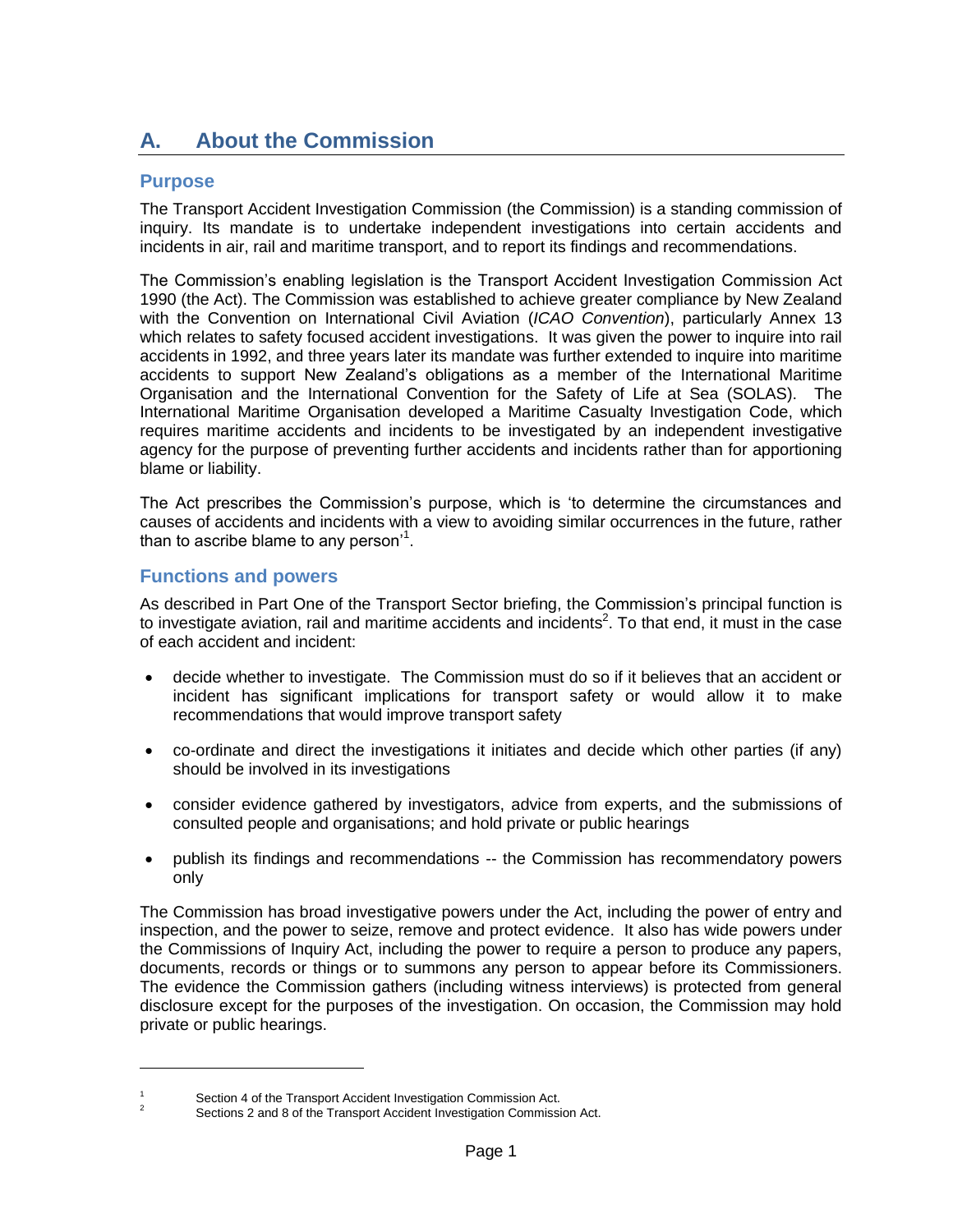#### **Operating environment**

The Commission operates alongside transport safety authorities (the regulators<sup>3</sup>), which may also investigate transport accidents and incidents. Often their focus is to determine whether or not compliance with the regulatory regime has occurred and, if not, to establish whether sanctions should be applied or sought. Their investigation may also have a safety dimension although they will generally not cover this ground when the Commission has opened an inquiry into the same event. The Commission's inquiries often include examining the regulatory environment and its performance or contribution to an occurrence or issue.

Coroners also have an interest in transport accidents that result in fatalities. The New Zealand Police often investigate on behalf of the Coroner, and may also pursue a criminal inquiry. It is, therefore, possible that upwards of three parties may pursue an investigation for differing purposes following a single-mode transport accident or incident. The Commission notes the introduction of the Coroners Amendment Bill and supports the clarification of the roles of Coroners and other authorities that investigate deaths and accidents.

#### <span id="page-5-0"></span>**International context**

The Commission is part of a global network of transport accident investigation bodies prepared to meet their States' obligations to conduct investigations consistent with international requirements. This includes investigating qualifying accidents or incidents occurring within New Zealand's 12 nautical mile limit, as well as in or above international waters in the case of a New Zealand registered aircraft or ship. The Commission may also support an international agency's investigation of an event with a New Zealand connection.

 $\overline{a}$ 

Maritime New Zealand, the Civil Aviation Authority, and the New Zealand Transport Agency.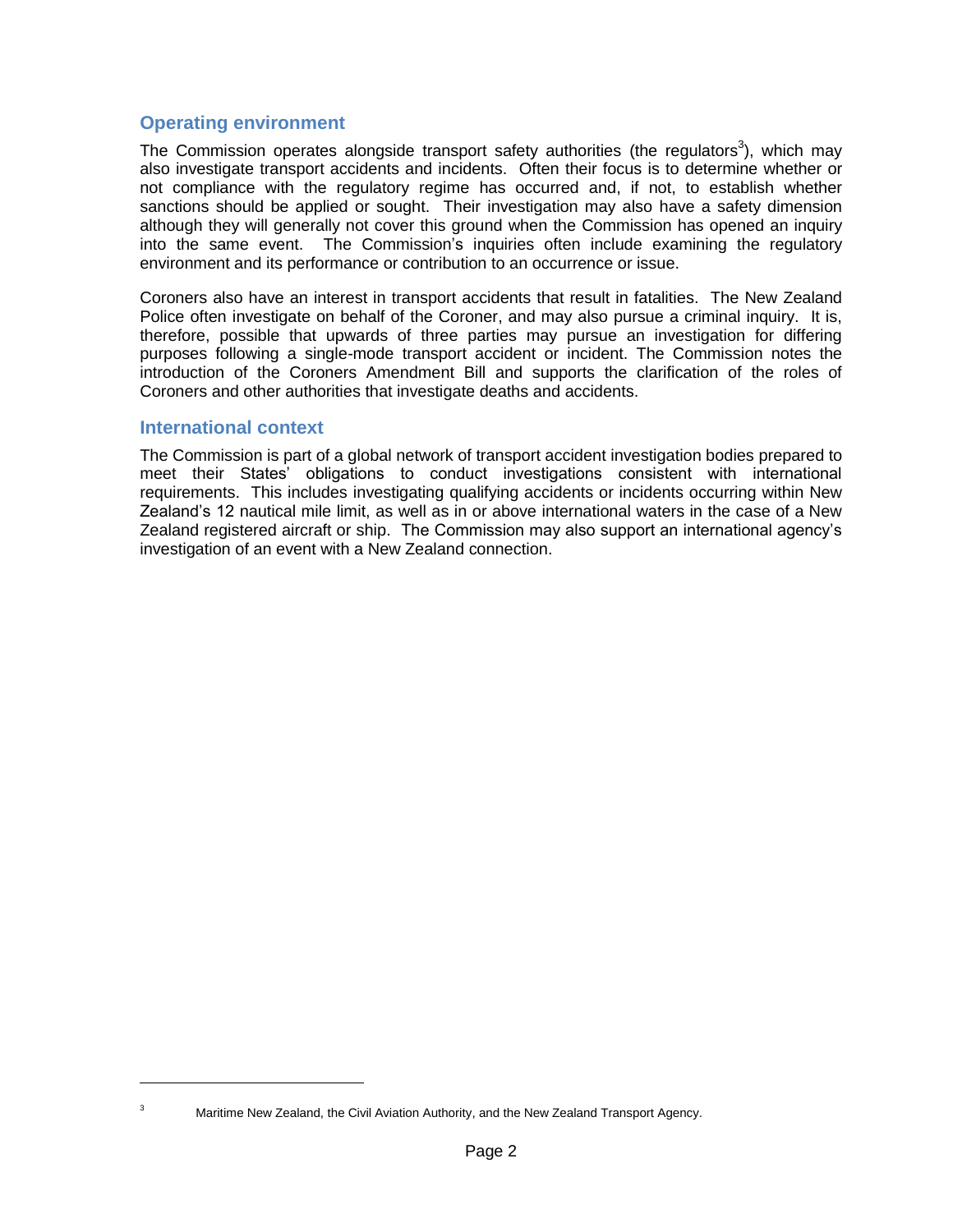## <span id="page-6-0"></span>**B. Corporate structure and strategy**

#### <span id="page-6-1"></span>**Structure**

As well as being a standing commission of inquiry, the Commission is an independent Crown entity under the Crown Entities Act 2004. It is totally Crown funded with an annual budget of about \$3.9 million. The Commission currently has two members, who also act as the Commission's board for the purposes of the Crown Entities Act. 2004. Annex 1 has more information about the Commissioners.

The Commission is required under statute to employ a chief executive. The chief executive employs 10 investigative staff (including the Chief Investigator of Accidents) and 7 corporate support staff. Some investigation support is provided free under memorandums of understanding or fee for service contracts by suitably qualified individuals or institutions, including other State resources and international colleague agencies. Likewise, some support requirements are contracted in from individuals or firms, information technology, human resources, medical advisory, and research.

#### <span id="page-6-2"></span>**Strategic direction and objectives**

The Commission's strategic direction is focused on achieving a specific outcome expressed as a visionary statement: No repeat accidents—ever! The Commission seeks to pursue this goal by working to ensure safety issues are properly identified and resolved. The Commission is mindful of its business model as an independent Crown entity, and its obligations to operate effectively and efficiently.

As described in the Commission's Statement of Intent 2014-2018 (Attachment 1), the Commission has set five strategic objectives to ensure it contributes to a safer transport system and meets its statutory obligations. These objectives are to:

- Deliver sound, cost effective Crown entity performance
- Develop and maintain responsive reciprocal stakeholder relationships
- Share inquiry and entity information
- Develop and maintain capable staff
- Properly conduct investigations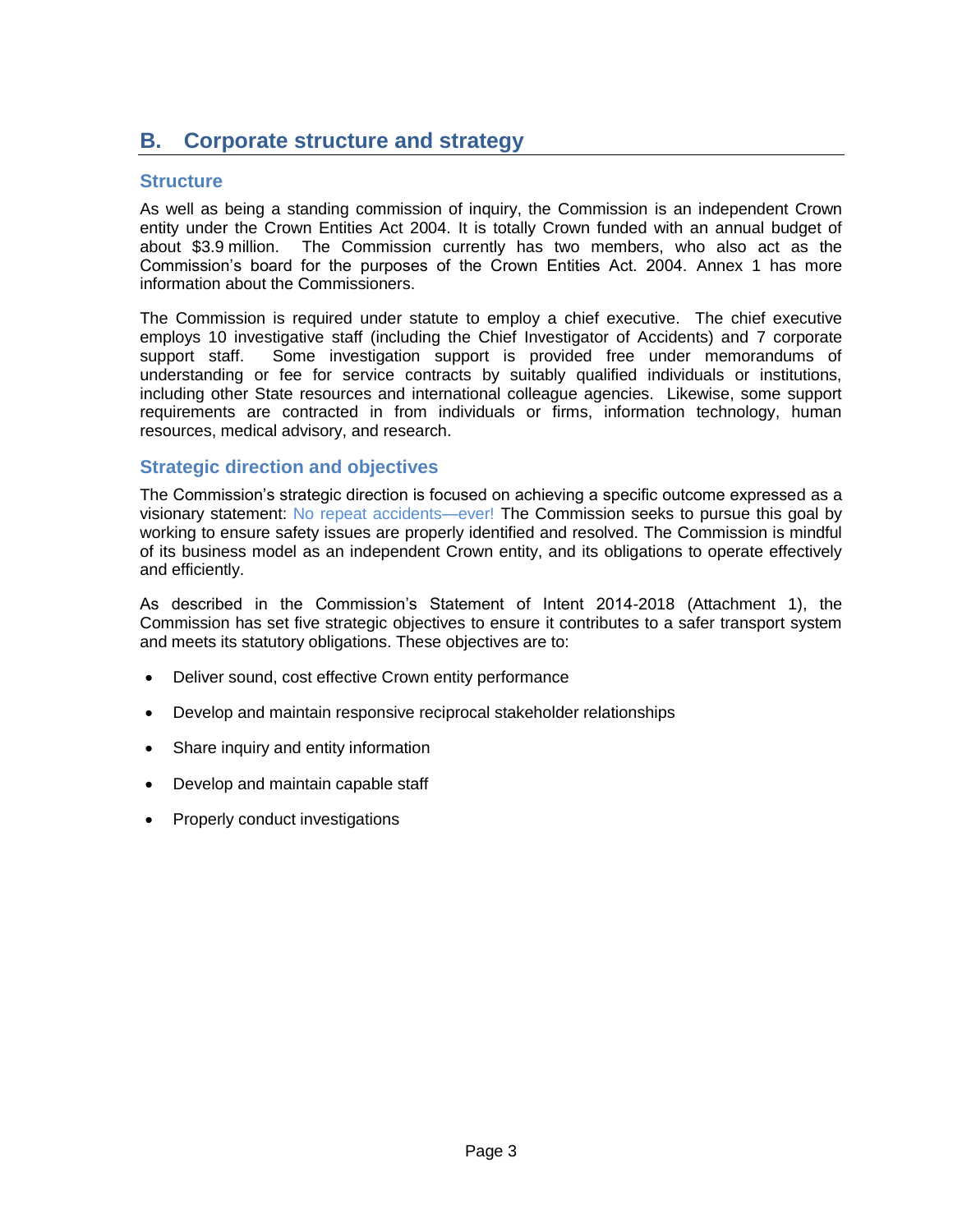### <span id="page-7-0"></span>**C. Current matters**

#### <span id="page-7-1"></span>**Current inquiries**

The Commission aims to close about 20-25 inquiries a year, roughly spread evenly across the modes. The target time to complete an inquiry is approximately eighteen months, but the actual time varies depending on complexity or because inquiries with common themes will be combined. Resource availability due to the naturally uneven rates of opening of inquiries can also extend completion times. Over recent years the Commission has traded down the quantity of (narrower) inquiries in exchange for increased quality of more complex, systemic-focused inquiries and the increased use of hearings by Commissioners, to better meet its legislative purpose. The desirable loading is 30 open domestic cases in order to maintain the desired throughput.

As at 19 September 2014, the Commission had 36 domestic inquiries open: 13 air, 15 rail, and 8 marine. Notable on-going inquiries include the October 2011 grounding of the *Rena* near Tauranga (for which an interim factual report was published in March 2012). The final report for this inquiry is nearing completion. In July 2014, the Commission released an interim report into a passenger train colliding with a stop block at Melling station in Lower Hutt, an incident that generated media interest. Several recommendations were made in the interim report. A final report is due for completion in 2015.

In April 2014, the Commission resolved to review the evidence and new matters arising since publication of a report into the September 2010 accident in which the pilot of a Walter Fletcher aeroplane with eight parachutists on board lost control during take-off from Fox Glacier aerodrome. The original inquiry was the subject of a TV3 3rd Degree television programme. A report of the review is likely to be released in February or March 2015.

Arrangements to advise Ministers of forthcoming inquiry report releases are discussed in the next section. A full list of current inquiries is included at Annex 3.

#### <span id="page-7-2"></span>**Funding review**

The Commission and the Ministry of Transport are undertaking a funding review of the Commission to assess the sustainability of its funding model. As explained in the Statement of Intent 2014-2018, the Commission expects to manage all routine cost pressures from within its current baseline funding in the short term. [Withheld under section  $9(2)(f)(iv)$  of the Official Information Act 1982]

#### <span id="page-7-3"></span>**Workforce planning**

The Commission's workforce demographic is weighted towards the older cohort with over half of the staff aged 55 years or more, and succession planning is a matter of priority for the Commission. The effectiveness of the Commission's operating model depends on investigators having the right skills and experience. Investigators tend to be mature professionals because they need to be experienced and credible; and the required skills are expensive to grow and maintain. The Commission prepared a work force plan in 2014/15 to support succession planning and continuing operations.

#### <span id="page-7-4"></span>**Watch List**

Communications about findings and recommendations is a critical way of influencing the sector to enhance safety. The Commission has developed a Watch List of safety issues that it believes need greater attention. The purpose of the Watch List is to highlight emerging issues of concern to the Commission, as well as safety issues or recommendations that it has highlighted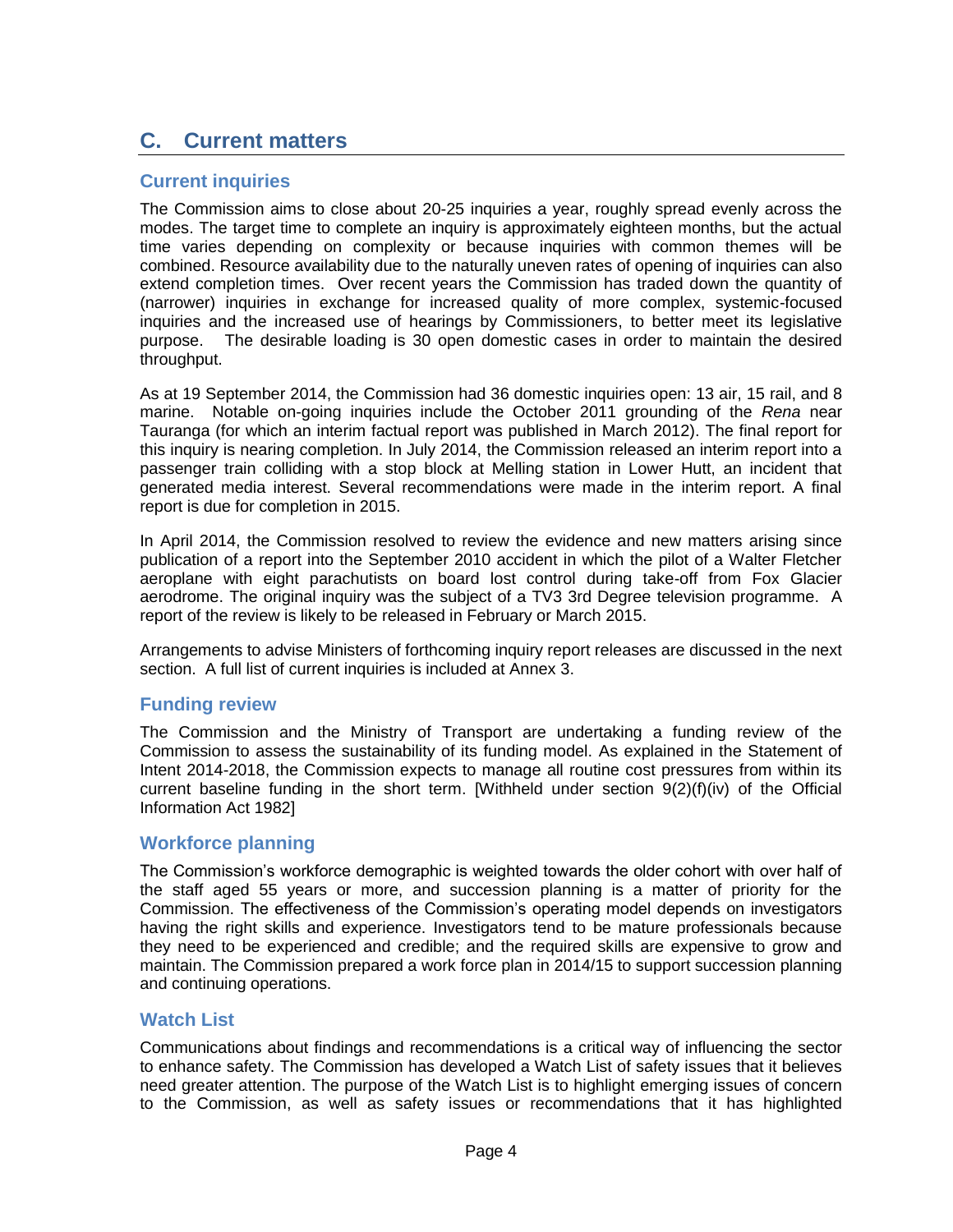previously but which it believes have had insufficient attention paid to them. The Commissions plans to publicise the Watch List over the 2014/15 year.

#### <span id="page-8-0"></span>**Maintaining investigative standards**

The Commission achieves improvement in transport safety only by maintaining investigative standards. The Commission conducts self-assessments of its investments against international standards. The Commission is also planning a comprehensive project to develop and enhance existing guidelines designed to maintain investigation best practice and proper governance of inquiries.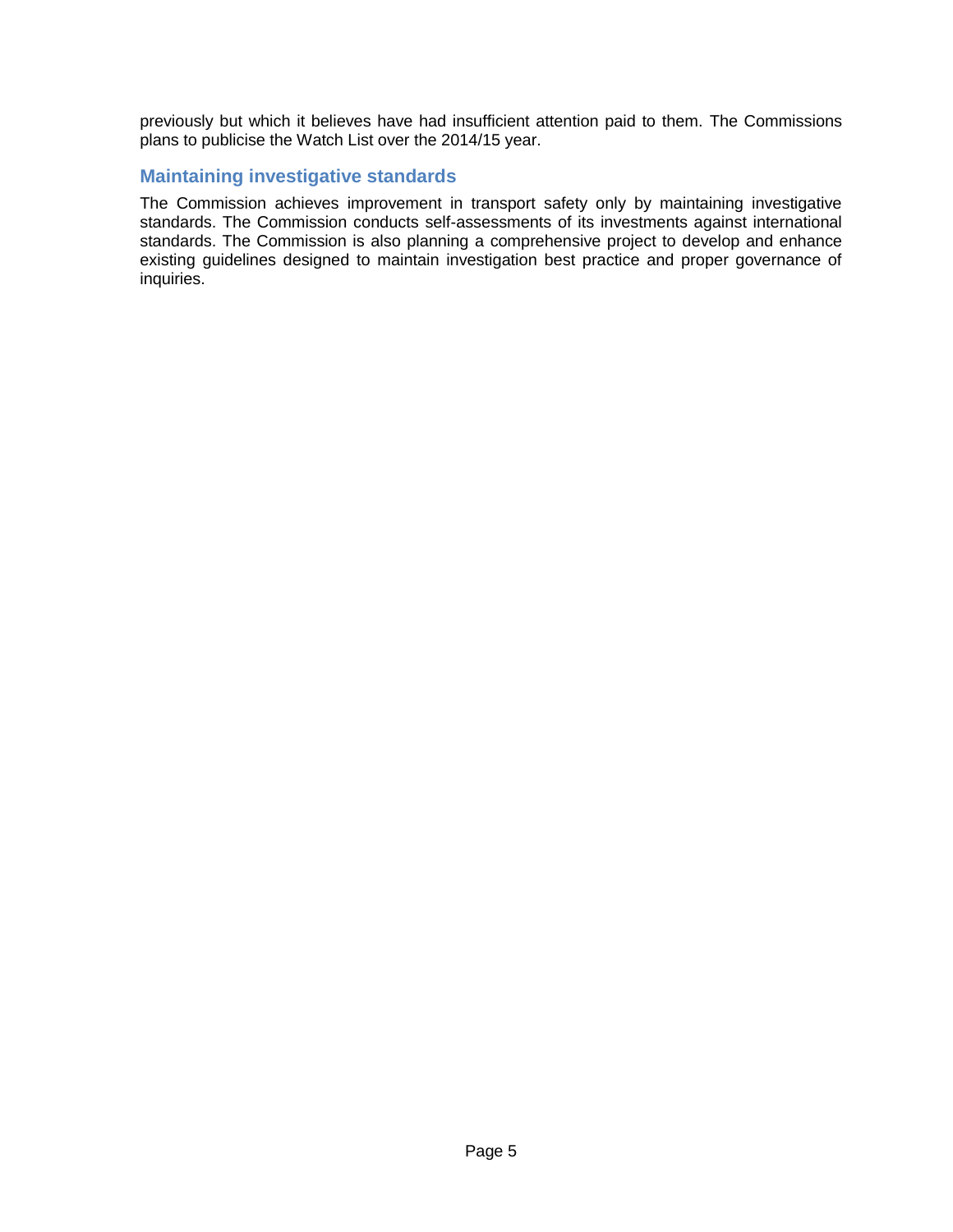# <span id="page-9-0"></span>**D. Relationship with Ministers**

The Commission maintains a 'no surprises' relationship with the Minister of Transport consistent with its statutory independence. Standard elements of the relationship include the:

- receipt of an annual letter of expectations from the Minister, Statement of Intent and Statement of Performance Expectations preparation, and reporting quadrimesterly (every four months) against the Statement of Performance Expectations and annually (through you to Parliament) against the Statement of Intent and the Statement of Performance Expectations
- meetings of the Chief Commissioner with the Minister or delegated Associated Minister, every two months or as required
- briefings of the Ministers about significant recent or forthcoming activity.

The Chief Investigator of Accidents notifies stakeholders, including your office, by email when an inquiry has been opened. The notice provides a general indication of the nature of the inquiry, but any opening advice is tentative. In most circumstances, the Commission does not contact your office again until the report of the inquiry is released (unless the Commission is consulting with the regulator or Ministry on a matter). Your office receives early advice of the release of a report (including all materials) and is briefed on the release process. Usually the release of a report involves publication on the Commission's website. Where inquiries have generated public interest, the Commission may hold a press conference.

For the most part, the Commission deals with media inquiries about investigations. It is usual for the Minister to maintain an arm's length from the Commission's inquiries, and respond to any media inquiries by noting that an independent body, the Commission, is undertaking the investigation.

The Commission's General Manager, Communications and Investigation Support, will introduce himself to your press secretary to brief him or her on the Commission's functions and processes.

### <span id="page-9-1"></span>**E. Matters requiring urgent attention of the incoming Minister**

The principal matter requiring the attention of the incoming Minister of Transport is the appointment of a third Commissioner. As noted in Annex 1, the Ministry of Transport is managing this process and will be consulting with you on the potential candidates.

The Commission's report into the grounding of the container ship *Rena* is expected to be released in late 2014.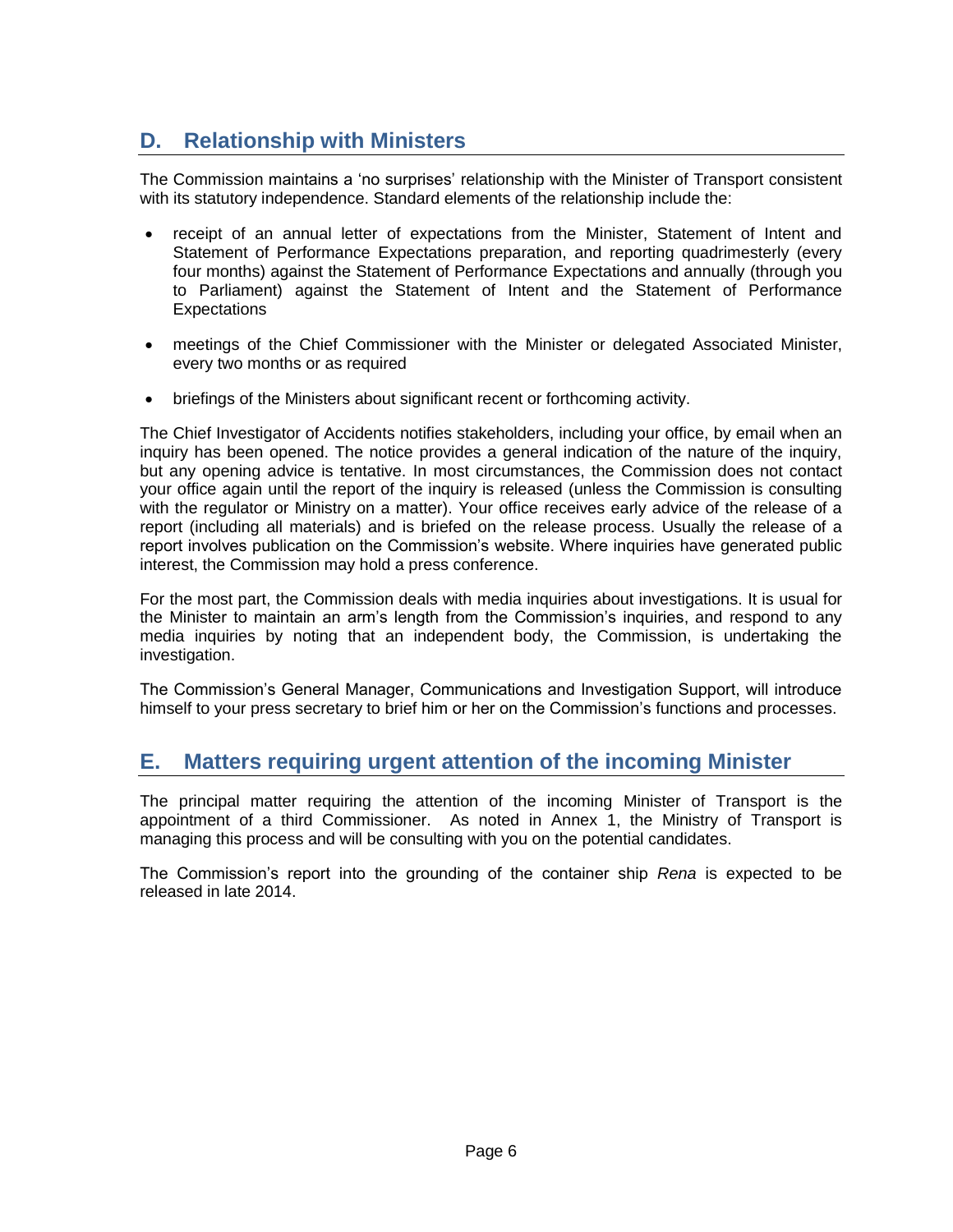### <span id="page-10-0"></span>**Annex 1 Commissioners**

Commissioners are appointed by the Governor-General on recommendation of the Minister of Transport for fixed, renewable terms. Under the Transport Accident Investigation Act 1990, up to five Commissioners may be appointed; however, the usual number is three. Currently there are two Commissioners (see below), and a third is being sought. The Ministry of Transport is managing this process, and will be consulting with you on the potential candidates.

- John Marshall QC (Chief Commissioner). John Marshall practises law in Wellington. He was appointed to the Commission in March 2010 and assumed the role of Chief Commissioner from May 2010. His current term will expire in March 2015.
- Helen Cull QC (Deputy Chief Commissioner). Helen Cull practices law in Wellington. She was appointed to the Commission in May 2011, and her current term will expire in May 2016.

Due to illness, Mr Marshall has been unable to attend all Commission meetings over the past couple of months and Ms Cull has occasionally had to sit alone as the Commission pursuant to clause 10, schedule 5 of the Crown Entities Act 2004. Mr Marshall is expected to resume full duties in October 2014.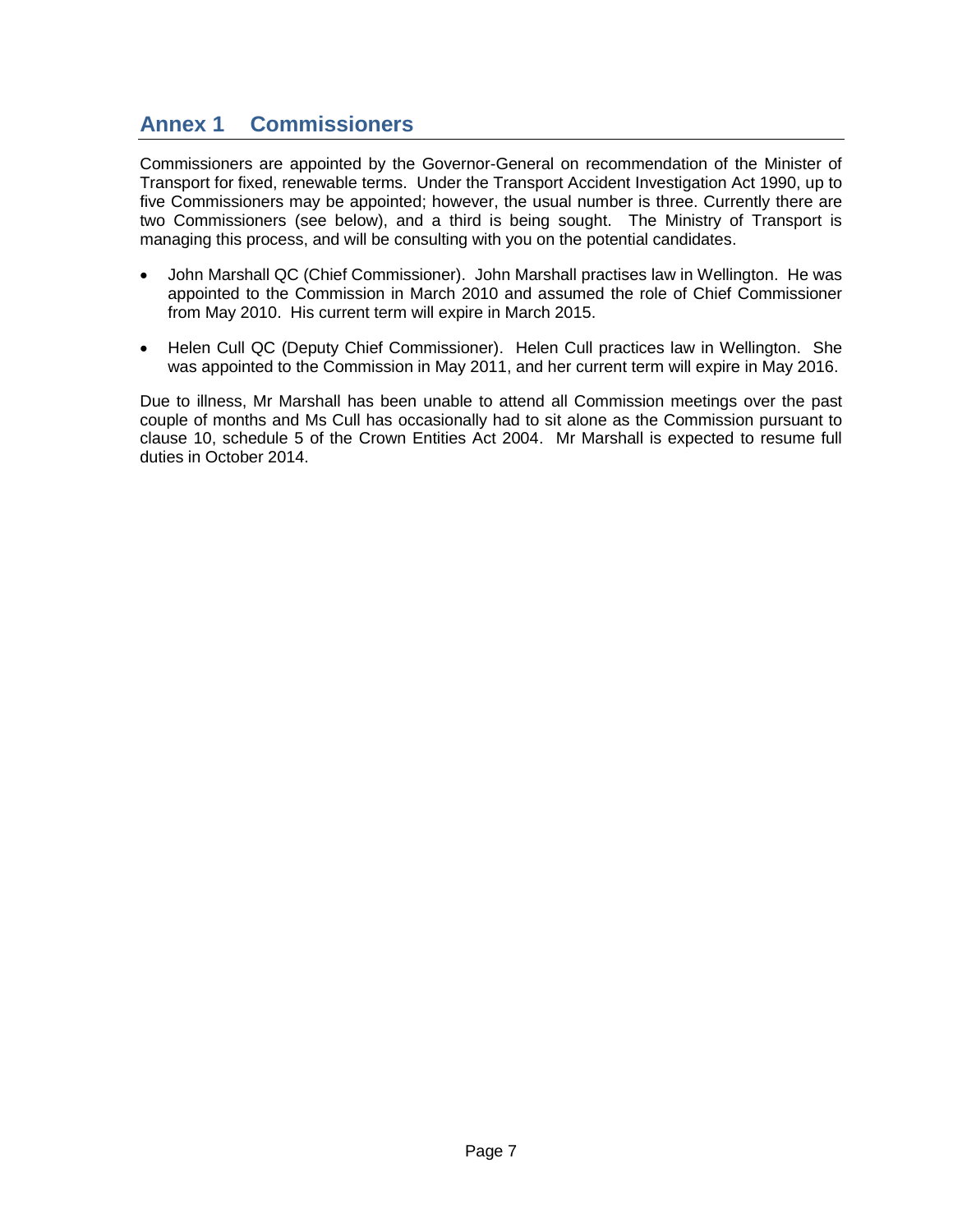# <span id="page-11-0"></span>**Annex 2 Commission contact**

| <b>Chief Executive</b> | Lois Hutchinson                                                       |
|------------------------|-----------------------------------------------------------------------|
| Email:                 | ceo@taic.org.nz                                                       |
| DDI:                   | [Withheld under section 9(2)(a) of the Official Information Act 1982] |
| Mobile:                | [Withheld under section 9(2)(a) of the Official Information Act 1982] |

#### **Commission details**

| Telephone:                | 04 473 3112                    |
|---------------------------|--------------------------------|
| Fax:                      | 04 499 1510                    |
| <b>Physical Location:</b> | Level 16, 80 The Terrace       |
| Postal address:           | PO Box 10 323, Wellington 6143 |
| Website:                  | www.taic.org.nz                |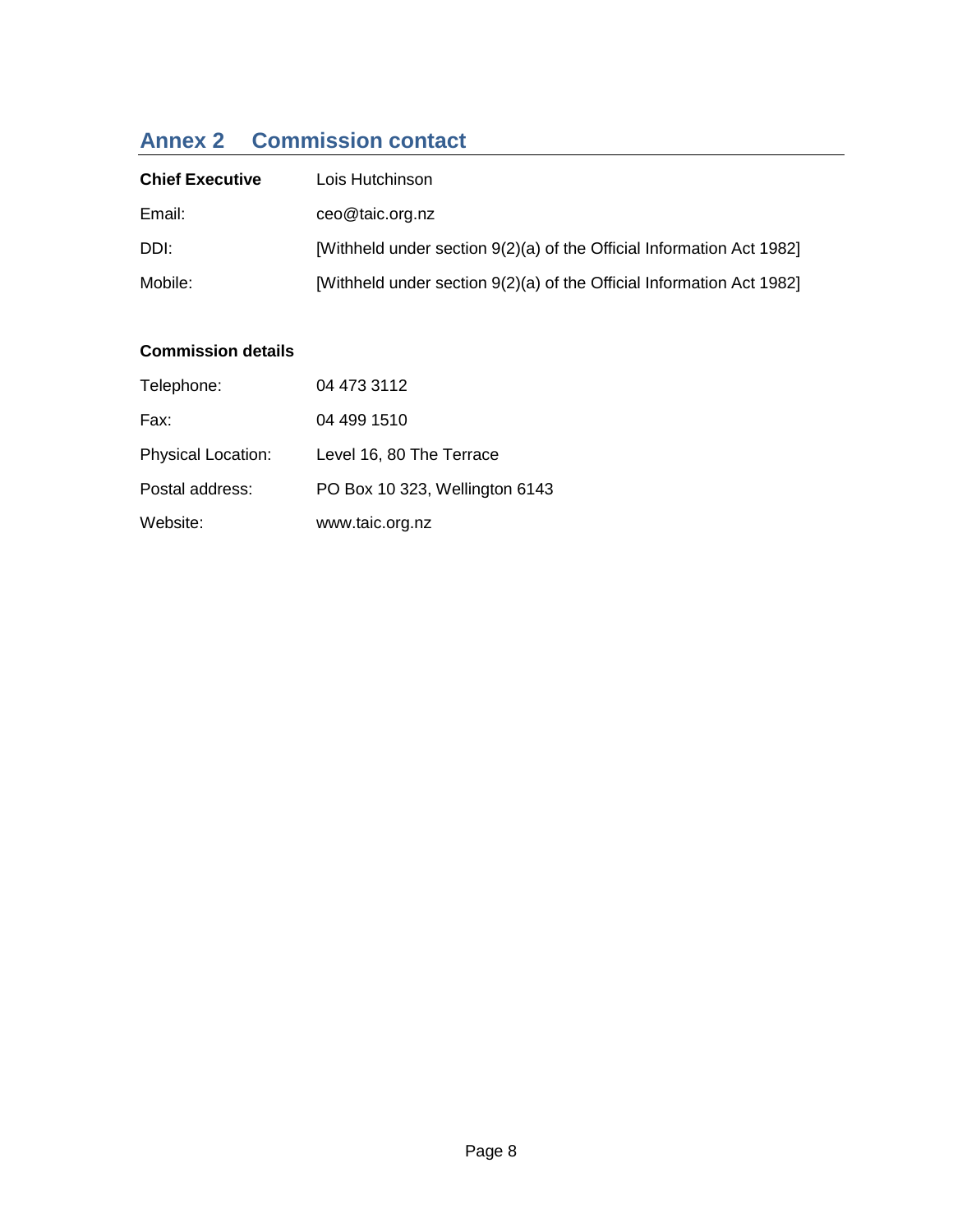# <span id="page-12-0"></span>**Annex 3 Open inquiries as at 19 September 2014**

(Sorted by mode then estimated report due; soonest first.)

### <span id="page-12-1"></span>**Aviation**

| <b>Inquiry</b><br>No. | <b>Occurrence description</b>                                                                                                     | <b>Date opened</b> | <b>Estimated</b><br>report due |
|-----------------------|-----------------------------------------------------------------------------------------------------------------------------------|--------------------|--------------------------------|
| 13-009                | Royal New Zealand Air Force Boeing 757, landing<br>in weather below minimum standards, Antarctica                                 | 7/10/2013          | 18/12/2014                     |
| 13-002                | Robinson R44, Autorotation precautionary<br>landing, Lake Rotorua                                                                 | 24/02/2013         | 15/01/2015                     |
| 13-005                | R22 Beta Helicopter, loss of control, New<br>Plymouth                                                                             | 4/04/2013          | 15/01/2015                     |
| 13-007                | Boeing 737-800 ZK-ZQG, stabiliser trim<br>mechanism damage, Auckland International<br>Airport                                     | 21/06/2013         | 15/01/2015                     |
| 13-006                | AO-2013-006 Airbus A340, Runway excursion,<br><b>Auckland Airport</b>                                                             | 20/05/2013         | 15/01/2015                     |
| 12-002                | Airbus A320, bird strike, on approach to<br>Wellington airport                                                                    | 21/06/2012         | 12/03/2015                     |
| 13-003                | Robinson R66, in-flight break-up, Kaweka Range                                                                                    | 9/03/2013          | 12/03/2015                     |
| 13-008                | Boeing 737, cabin depressurization, Auckland                                                                                      | 30/08/2013         | 12/03/2015                     |
| 13-011                | ZK-VAH, Runway excursion, Auckland airport                                                                                        | 3/11/2013          | 12/03/2015                     |
| 13-010                | Aerospatiale AS350 B2 ZK-IMJ, collision with<br>second helicopter, Tyndall Glaciers                                               | 29/10/2013         | 14/05/2015                     |
| 14-003                | Pacific Aerospace 750XL, hard landing,<br>Warrenton, Virginia, USA (overseas assist)                                              | 14/05/2014         | 14/05/2015                     |
| 14-002                | Kawasaki Heavy Industries Limited BK117 B-2<br>Helicopter, double engine power loss, Springston                                   | 6/05/2014          | 19/11/2015                     |
| 14-001                | Boeing 737-3B7 Freighter, right-hand<br>undercarriage collapse during landing roll,<br>Honiara, Solomon Islands (overseas assist) | 29/01/2014         | 30/01/2016                     |
| 14-004                | Piper PA32, impact with terrain, near Poolburn<br>Dam, near Alexandra                                                             | 05/08/2014         | 10/02/2016                     |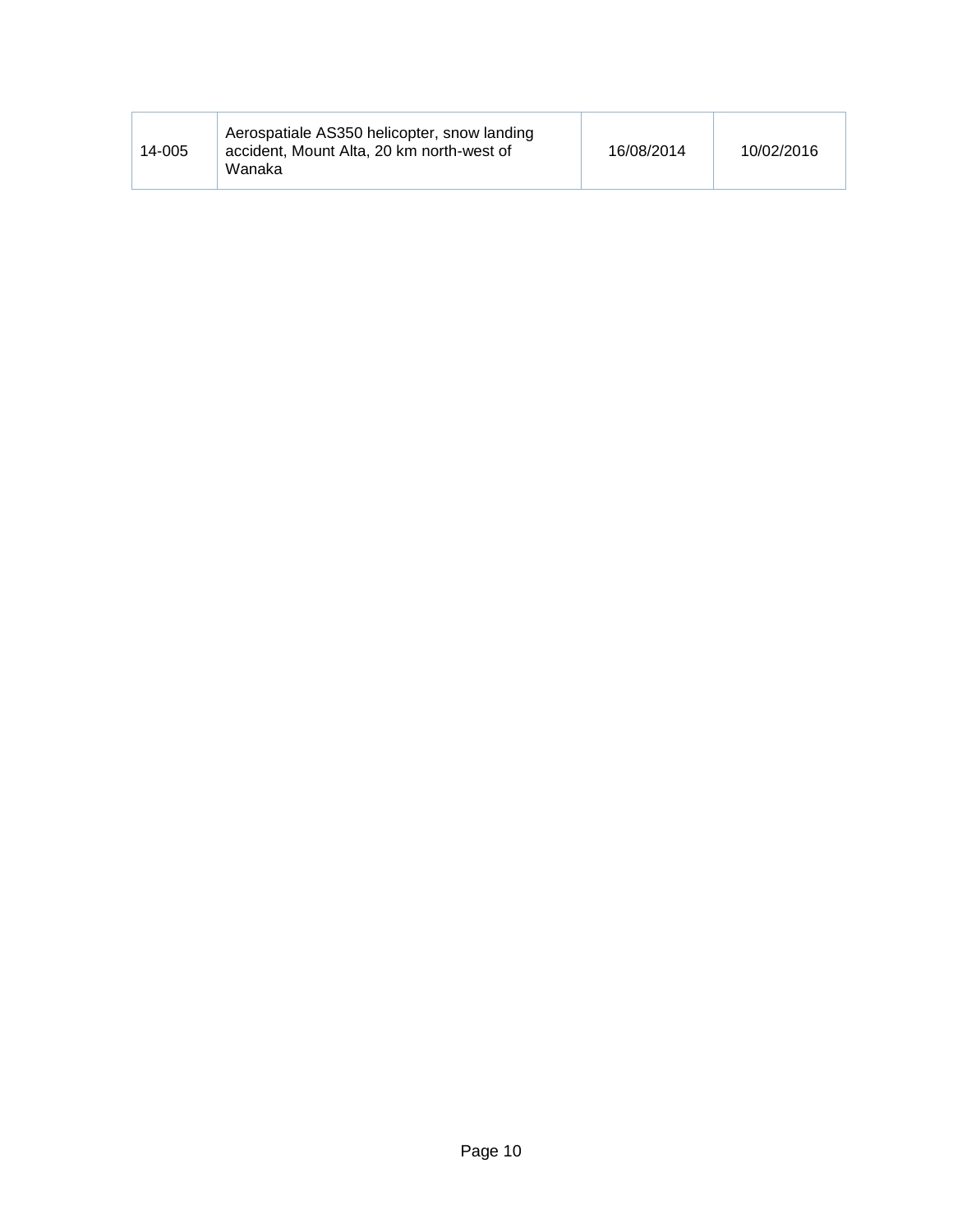#### <span id="page-14-0"></span>**Rail**

| <b>Inquiry</b><br>No. | <b>Occurrence description</b>                                                                                            | <b>Date opened</b> | <b>Estimated</b><br>report due |
|-----------------------|--------------------------------------------------------------------------------------------------------------------------|--------------------|--------------------------------|
| 12-102                | Power outage at Wellington Train Control Centre,<br>affecting Auckland Rail Network                                      | 26/04/2012         | 20/11/2014                     |
| 13-106                | Track occupation irregularity, leading to near<br>collision, Otira, Arthurs Pass                                         | 11/06/2013         | 18/12/2014                     |
| 12-104                | Train 723, Track Occupation Irregularity, Seddon,<br>1 August 2012                                                       | 1/08/2012          | 15/01/2015                     |
| 13-105                | Express Passenger Train 1203, moved from<br>platform while wheelchair bound passenger was<br>alighting, Waikanae Station | 11/06/2013         | 15/01/2015                     |
| 14-102                | Metropolitan passenger Train 5153, derailment,<br>Auckland                                                               | 3/03/2014          | 15/01/2015                     |
| 12-103                | Train 229, Main Line Derailment, Maewa                                                                                   | 3/05/2012          | 12/03/2015                     |
| 12-105                | Passenger Train, wrong routed, Wiri Junction,<br>31 August 2012                                                          | 4/09/2012          | 12/03/2015                     |
| 13-103                | Train 5618, collision with the stop block, Melling<br>Station                                                            | 15/04/2013         | 12/03/2015                     |
| 13-104                | Ganz-Mavag electric multiple unit passenger train,<br>derailment, Wellington                                             | 20/05/2013         | 12/03/2015                     |
| 14-103                | Matangi passenger train, failed to stop, Melling<br>Station                                                              | 27/05/2014         | 12/03/2015                     |
| 13-101                | Freight Train 345, Derailment, Mission Bush<br><b>Branch</b>                                                             | 14/01/2013         | 14/05/2015                     |
| 13-107                | Derailment, Mercer                                                                                                       | 3/09/2013          | 14/05/2015                     |
| 14-101                | KiwiRail Overlander, Collision with heavy truck,<br>Huntly                                                               | 27/02/2014         | 19/11/2015                     |
| 14-104                | Freight train, collision with excavator, between<br>National Park and Raurimu                                            | 17/06/2014         | 17/12/2015                     |
| 14-105                | Empty passenger train and excavator,<br>near<br>collision, between Featherston and Dalefield                             | 11/08/2014         | 24/02/2016                     |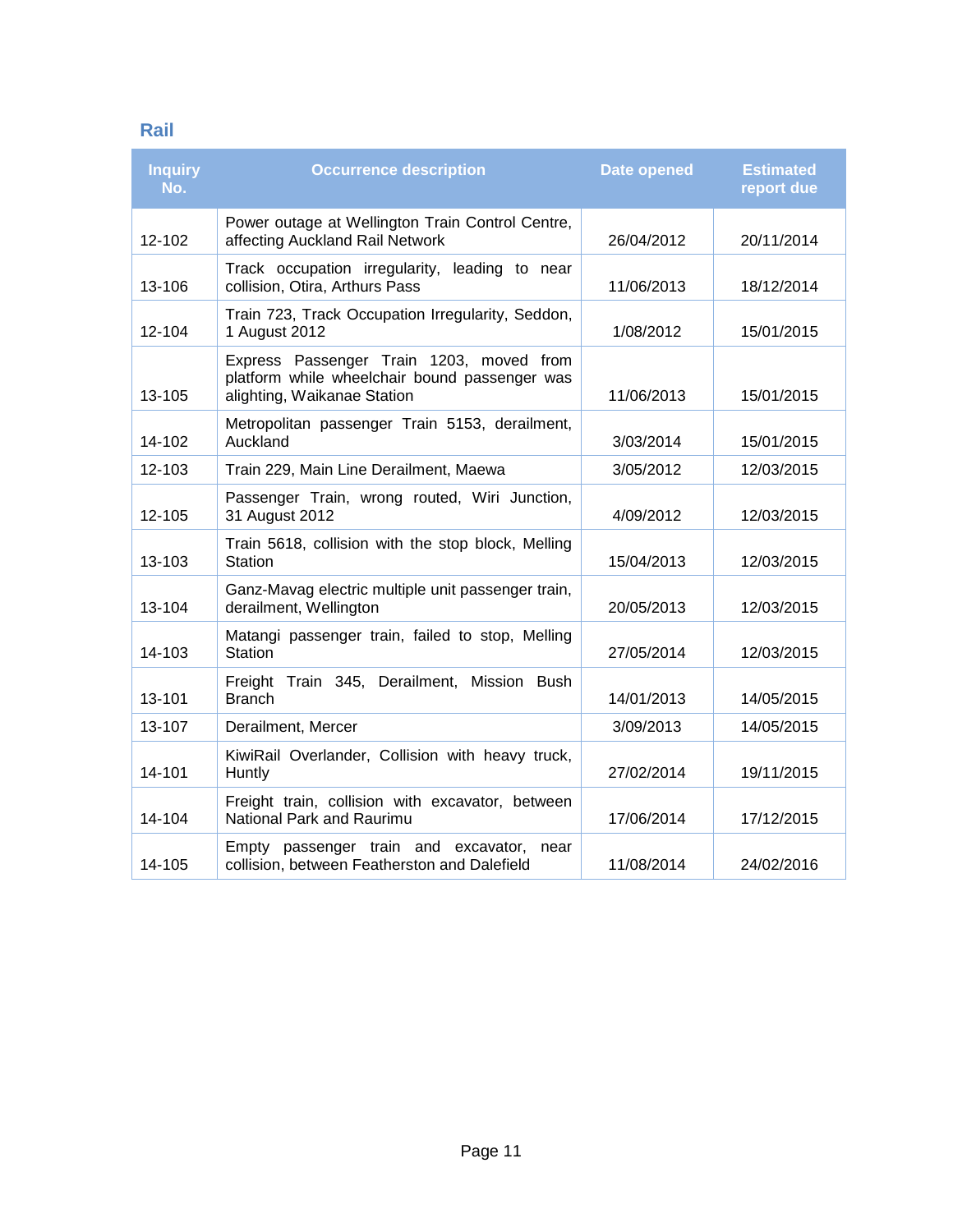### <span id="page-15-0"></span>**Marine**

| <b>Inquiry</b><br>No. | <b>Occurrence description</b>                                                                         | Date opened | <b>Estimated</b><br>report due |
|-----------------------|-------------------------------------------------------------------------------------------------------|-------------|--------------------------------|
| 10-206                | Coastal container vessel Spirit of Resolution,<br>grounding, Manukau Bar, Auckland                    | 29/09/2010  | 20/11/2014                     |
| 11-204                | Container Ship Rena, Grounding, Astrolabe Reef,<br>Tauranga                                           | 5/10/2011   | 20/11/2014                     |
| 14-202                | Bulk Log Carrier MV Da Dan Xia, Equipment<br>Failure, Wellington                                      | 14/04/2014  | 15/01/2015                     |
| $13 - 203$            | Interislander passenger and freight ferry Aratere,<br>propeller shaft fracture and loss, Tory Channel | 6/11/2013   | 12/03/2015                     |
| 11-202                | Passenger and freight ferry Monte Stello, struck<br>underwater object, Tory Channel                   | 4/05/2011   | 14/05/2015                     |
| 12-203                | Fishing vessel Amaltal Columbia, fire onboard,<br>85 km northwest of Lyttelton                        | 12/09/2012  | 11/06/2015                     |
| 14-201                | MV Dream Weaver, taking on water, Hauraki Gulf                                                        | 24/02/2014  | 17/09/2015                     |
| 14-203                | Captain MJ Souza, fatality on-board, Kiribati<br>Islands region                                       | 25/08/2014  | 10/02/2016                     |